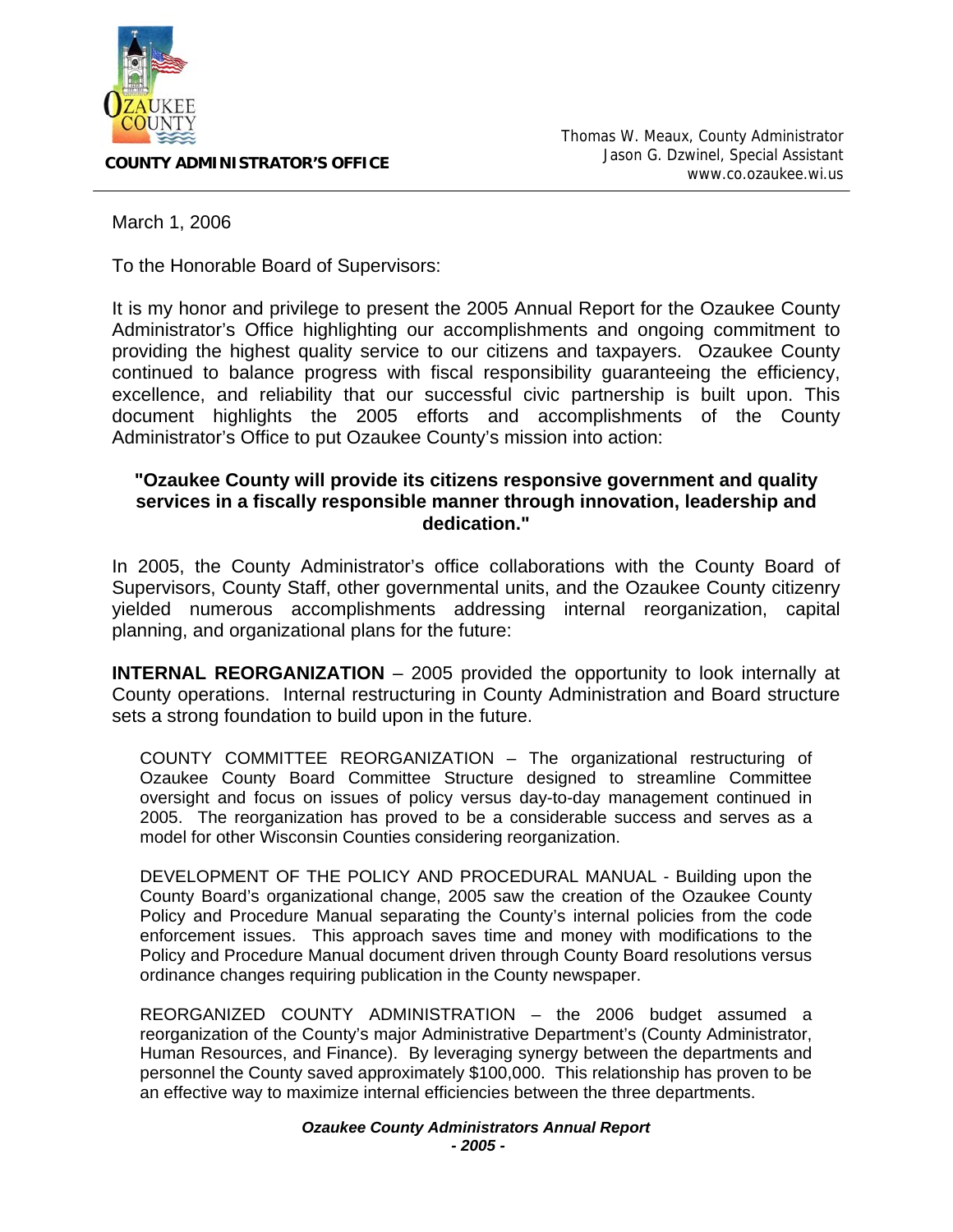**CAPITAL PLANNING** – In 2005, the County Board advanced its role as a steward of the County's assets ensuring the County's ability to provide for its ongoing capital needs and targeting specific projects for completion.

CONTINUED DEVELOPMENT OF THE CAPITAL RESERVE FUND – In 2003 the County Board created a reserve fund to finance the County's Capital needs. The fund has continued to prosper and in 2006 the fund will be used to finance over \$457,000 in capital improvements. The current fund balance is nearly \$900,000. A majority of the utility revenues have been earmarked for this critical purpose.

SUCCESSFUL PLANNING, GRANT FOR E-911 SERVICES – The County received approval from the state Public Service Commission to implement the E-911 system in 2005. The state mandated \$800,000 project, which allows County dispatch to locate 911 callers on cellular phones, will be approximately 70% funded from the grant funds, the application secured nearly \$200,000 in additional funding above the base-level match established by the Public Service Commission.

SECURITY SYSTEM FOR JUSTICE CENTER – In 2005 the County Board approved an improved security system for the justice center after an analysis by the U.S. Marshall's identified numerous deficiencies in the current system. The plan provides for security with a mixture of technology and minimum increase of personnel and should be implemented in March of 2006.

ENDORSED RADIO SYSTEM PLAN – Public safety continued to be the focus this year as the County Board endorsed the first phase of a plan to upgrade the Ozaukee County radio backbone – the system is provides service to the County and each municipality, with few exceptions. The current hardware is well over a decade old and the upgrade plan will total nearly \$6 Million to complete.

**PLAN FOR THE FUTURE** – A concerted effort was made in 2005 to look into and plan for the future, the County's proactive strategies establish a path to success by providing for our necessary facilities and public amenities.

LASATA STUDY AND REVIEW OF ASSISTED LIVING ALTERNATIVES – The implementation of the staff report and various internal efficiencies for the Lasata Campus have reduced the property tax needs 82.5% from 2004. Building on the Assisted Living recommendations the County Administrator's Office and Aging and Long Term Care Committee worked to develop a public private alliance with the goal of developing Assisted Living facilities to provide a continuum of care at the Lasata campus.

TENDICK PARK DEDICATION, TRAILS, DISC GOLF COURSE – The County kept its focus on the tradition of providing excellent public amenities and parks in 2005 and through the use of State stewardship funds Ozaukee County developed the Tendick Park and Nature preserve, which was officially dedicated in 2005. The land, donated for park use by Donald Tendick, adds a superb public space to the collection of Ozaukee County Parks. Cross country trails and Frisbee disc golf have been established.

INTERURBAN TRAIL COMPLETION, FUNDRAISING FOR BRIDGE – In 2005 the County Board approved a Congestion Mitigation and Air Quality Grant for the completion

## *Ozaukee County Administrators Annual Report*